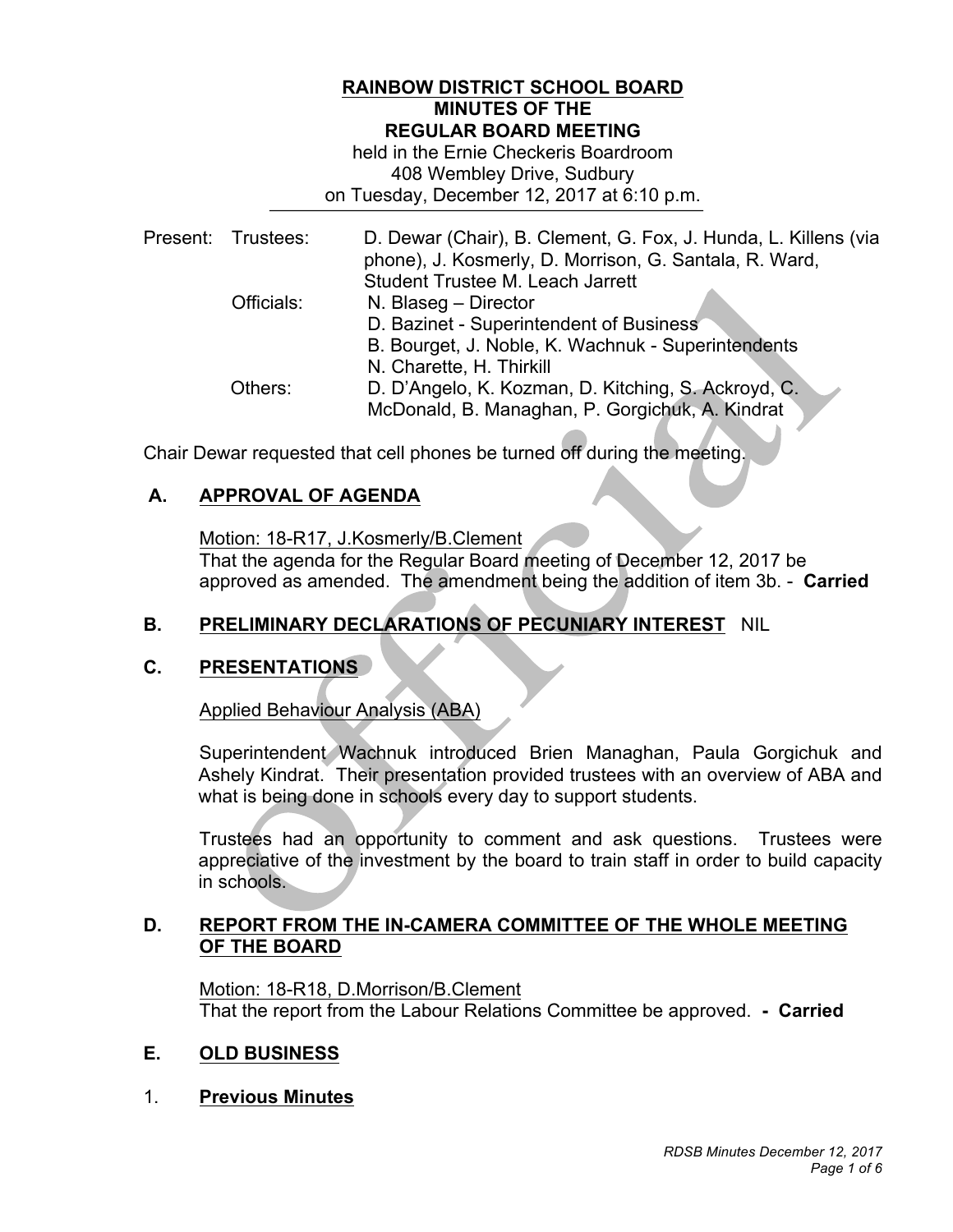Motion: 18-R19, J.Hunda/G.Fox

 That the minutes of the Regular Board Meeting held on November 21, 2017 be approved. **– Carried** 

2. Tenders/Requests for Proposals NIL

## 3. **Reports and Recommendations from Board Committees**

- a) Audit Committee
	- $\mathsf{i}$  Trustee Morrison, chair of the Audit Committee, provided information Audit Committee Annual Report from the 2016-2017 Audit Committee Report to the Ministry of Education.
	- ii) 2016/17 Financial Statements Superintendent Bazinet introduced Derek D'Angelo, Lead Audit Engagement Partner from KPMG, who presented the consolidated financial statements for the 2016-2017 school year and responded to questions from trustees.

Motion: 18-R20, R.Ward/J.Hunda That the 2016/17 Financial Statements be approved. **– Carried** 

b) 2016-2017 Year End Report

 Superintendent Bazinet reviewed the report that was distributed to trustees. Trustees had the opportunity to ask questions and seek clarification.

 4. **Capital and Accommodation Plan – Update #2**  New Sudbury Planning Area

> Superintendent Bazinet reviewed the report that was distributed to trustees, noting the revised implementation schedule for the New Sudbury Planning area.

### $F_{\rm{a}}$ **F. NEW BUSINESS**

1. Director's Annual Report

 Director Blaseg reviewed the 2016-2017 Annual Report. This will be distributed electronically again this year. Once this is AODA compliant it will be posted on the website. Trustees expressed appreciation to Director Blaseg for the content of the report and to Nicole Charette for the presentation of the material.

## 2. **Requests for Leave of Absence** NIL

## 3. **Director's Remarks**

 Shki Nesewin Pilot Project – We recently received a proposal from Kenjgewin Teg, authored by Executive Director, Stephanie Roy that identifies opportunities to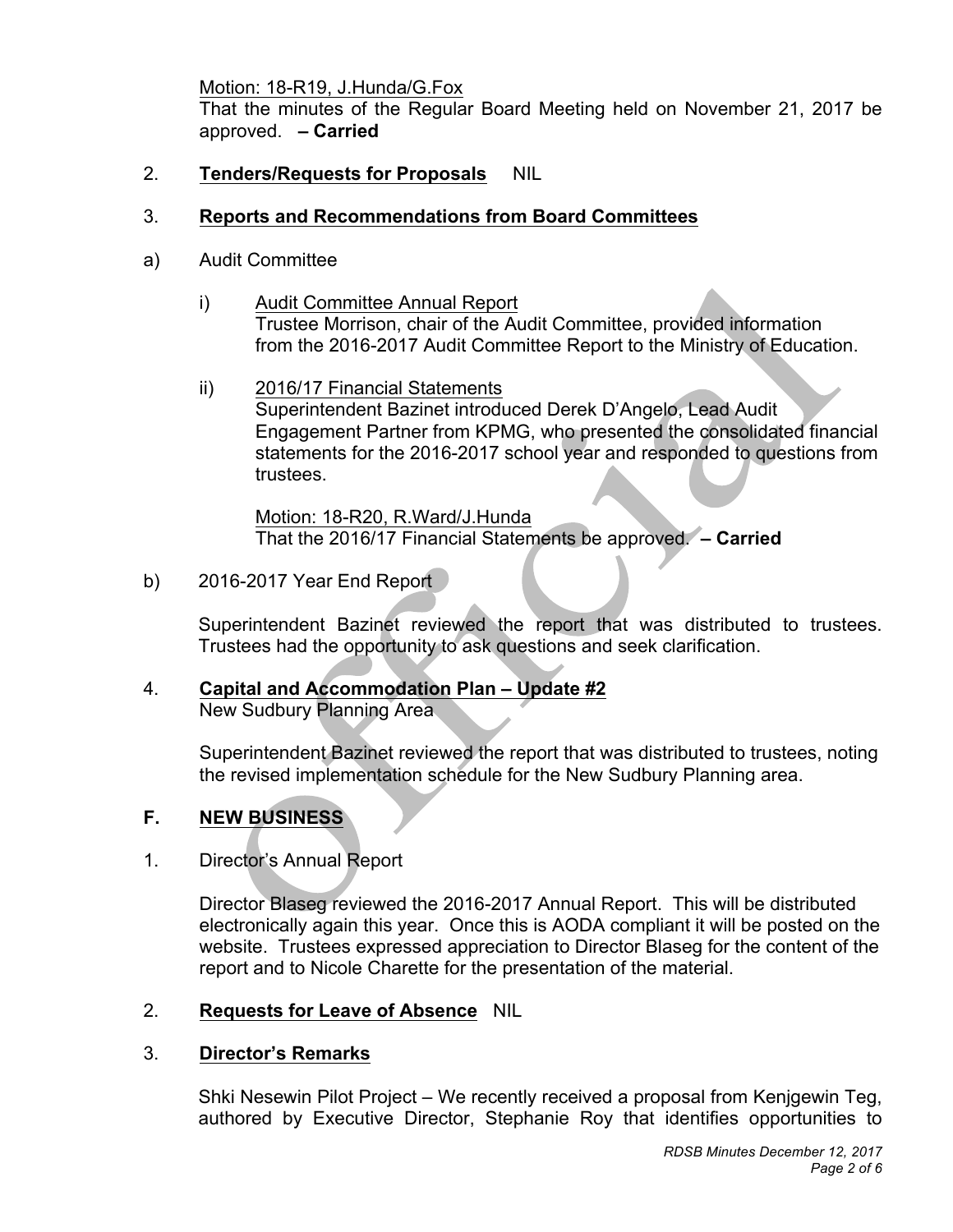expand course offerings. We have initiated a review, with program staff, and will advise next steps.

 Staff submitted a plan to introduce a Residential Day and/or Long Term Treatment plan to the Ministry of Education. This application is in response to the Northern Support Initiative (NSI) Funding announcement that was made last spring. The North was provided with 3.1 million dollars that is to be shared amongst the Northeast Boards. Funding is guaranteed for the next 5 years. The focus of which is to serve students that require significant supports that the classroom environment is not able to provide. We are including several boards and local service providers in the submission. We are very much in the developing stages of this project and we hope to convince several ministries that through this effort we will be able to create a service that is readily available for our sister boards in southern Ontario.

 Director Blaseg advised that the Greater Sudbury Police Service carried on their  $10<sup>th</sup>$  annual tradition for providing six of our students an opportunity to purchase gifts for their loved ones. Through the *Shop with a Cop Event*, police officers take a child for breakfast at Pat and Mario's, and then provide them with \$100 and shop together at Walmart. Volunteers wrap presents and the child then brings the gifts home to put under the tree. This year students from Adamsdale PS, Chelmsford PS, Lansdowne PS, Northeastern Elementary, Queen Elizabeth PS and Princess Anne PS took part. Big thank you to the GSPS.

On Thursday, November  $30<sup>th</sup>$ , the Director attended and helped to launch the Edgar Burton Kids Helping Kids Food Drive at MacLeod Public School. Joined by several dignitaries, including the Mayor Brian Bigger, Dan Xilon, Melanie Dahl (Chair), Sharon Burton, Rick Bertrand, Owen Marcotte, Lise Oiliver, principals Kerri Monaghan and Danielle Williamson collectively hoped to raise 250,000+ items surpassing last years incredible achievement. Anyone interested in wanting to contribute food items or cash should see Heather Thirkill, Stephanie Crowder or Carol Koziar.

 Bill 148, The Fair Workplaces, Better Jobs Act takes effect on January 1, 2018. This will have an impact on a number of employee groups and of course the Board. Wages for tutors in the classroom, lunchroom supervisors along with bus drivers and employees of Chartwells will see their wages go up. Chartwells and the consortium will have to manage their employee groups; however there might be an impact on service as a result of the increase in compensation. As for our employees, we will adjust our envelopes to ensure we are in compliance.

 The Rural and Northern Education Fund will be distributed in the new year. The ministry has identified sixteen schools; they include A.B. Ellis PS, Assiginack PS, C.C. McLean PS, C.R. Judd PS, Central Manitoulin PS, Larchwood PS, Levack PS, Little Current PS, Markstay PS, Monetville PS, R.H. Murray PS, S, Geiger PS, Walden PS, Espanola High School, Lively Secondary School and Manitoulin SS. Each will receive a minimum of \$10,000 a piece plus a per pupil allocation. For the initial allocation of \$10,000 per school, the purchase of technology is the priority. The schools will have the benefit of purchasing IPADS for primary students and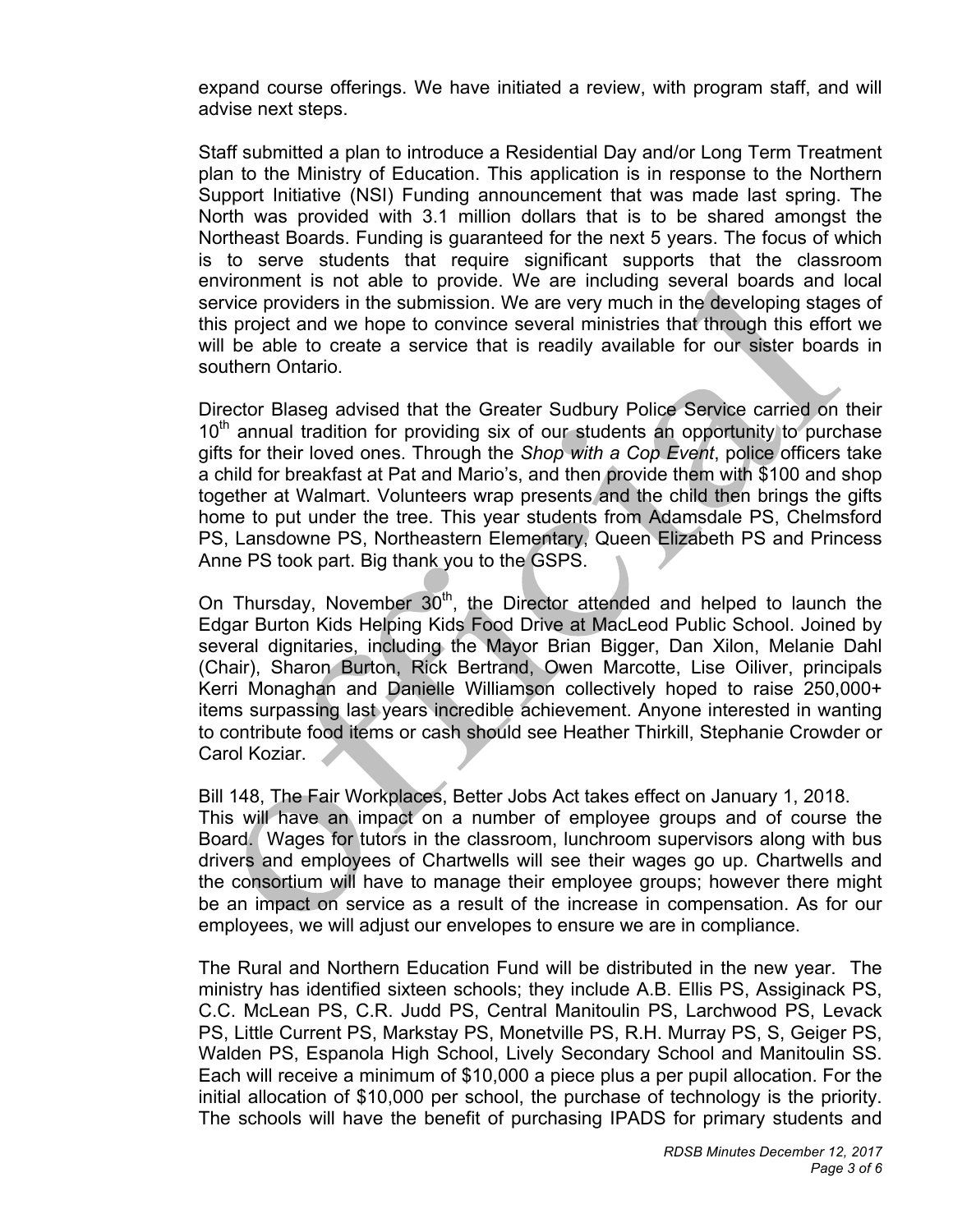Chrome books for grades 4-12. The per pupil allocation purchases must align with improvement of programming for students/staff and/or training and technical support for the use of hardware/programming. The former will commence on December  $20<sup>th</sup>$  while latter proposal must be submitted to the schools superintendents for approval by January 16, 2018.

 Fraser institute released its rankings this week. While the Director does not place a lot of stalk in these rankings, he was very impressed with the continued efforts of Rainbow staff and students to continually move forward. R.L. Beattie PS, Algonquin PS, Queen Elizabeth PS, Churchill PS, Central Manitoulin PS and many others demonstrated strong growth. For parents and the community looking to make comparisons, there is nothing like talking to our principals, staff, parents and our students to see how wonderful our schools are.

 Finally, I would like to thank all the staff, trustees, parents and our students for a wonderful 2017. For those who are travelling be safe. I wish everyone the very best of holidays and look forward to seeing all of you in 2018.

### **Itinerary**

| November 22    | <b>ETFO</b> Meeting                                                                                                                  |
|----------------|--------------------------------------------------------------------------------------------------------------------------------------|
| November 23/24 | CODE, Toronto                                                                                                                        |
| November 27    | <b>Student Achievement Meeting</b><br><b>Agenda Setting</b>                                                                          |
| November 29    | <b>Safe Schools Meeting</b>                                                                                                          |
| November 30    | Kids Helping Kids Kick Off - MacLeod Public School<br><b>School Visits:</b><br>S. Geiger PS<br>A.B. Ellis PS<br>Espanola High School |
| December 1     | Safe Schools Meeting                                                                                                                 |
| December 4     | <b>ETFO</b> Meeting<br><b>ETFO Joint Liaison Meeting</b><br><b>Eligibility (Admin) Process Meeting</b>                               |
| December 5     | <b>Exec Council</b>                                                                                                                  |
| December 6     | Student Achievement Meeting - First Nations                                                                                          |
| December 8     | Safe Schools Meeting<br><b>Student Services Consortium AGM</b>                                                                       |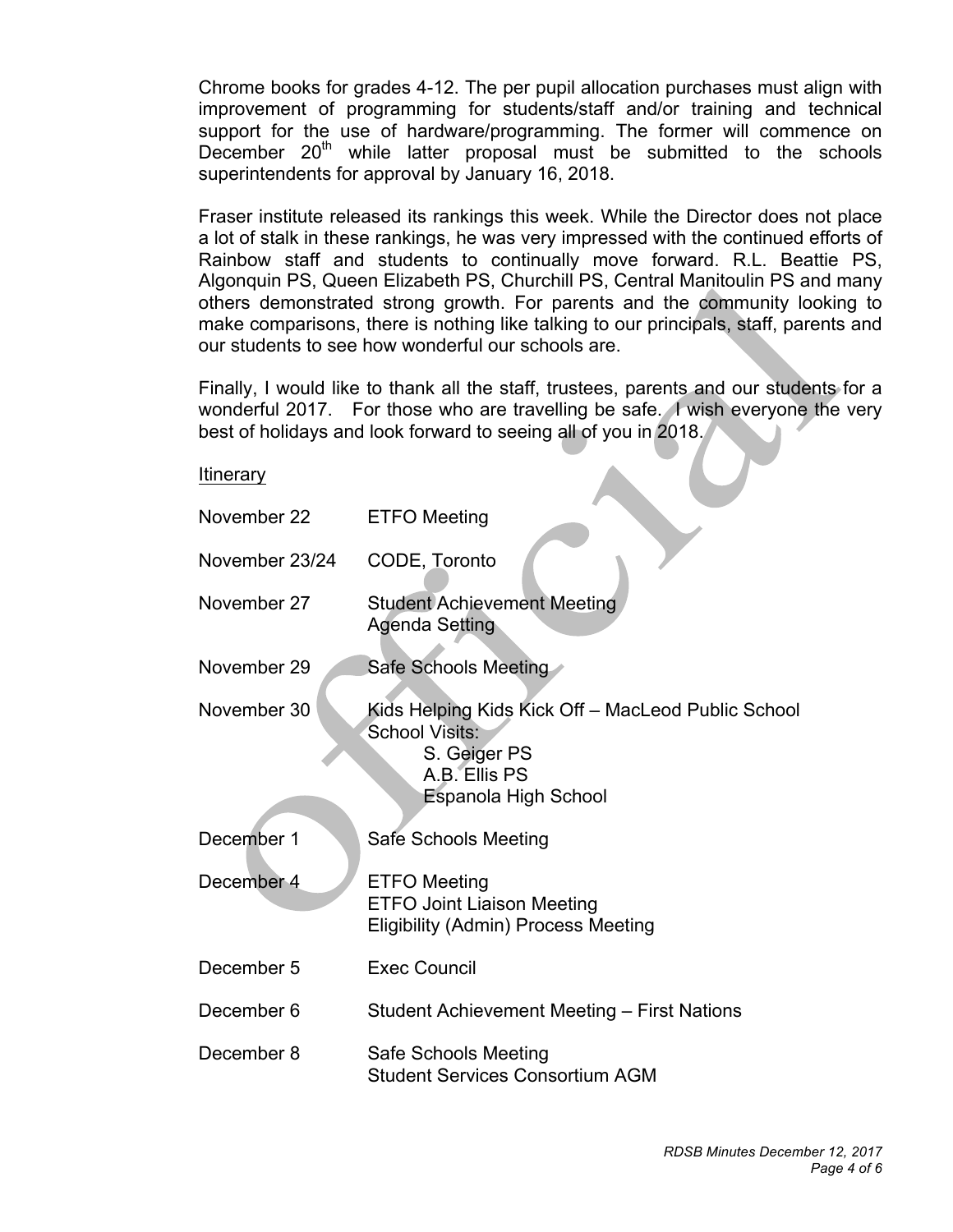- December 11 Teleconference – Ministry of Education (First Nations) Audit Committee Meeting
- December 12 **Executive Council** Board Meeting (Organizational Meeting) Board Meeting

## 4. **Other Items**

 OPSBA Delegate – Trustee Clement reported that he attended the OPSBA Board of Directors Meeting in Toronto on December 1, 2017. He encouraged trustees to check the OPSBA website for an overview of what was discussed. Topics included Indiginous Trustee Council, Minister's Advisory Group and Bill 174 (Canabis Act).

 Student Trustee – Student Trustee Madeleine Leach Jarrett reported another busy month. She advised that student senators continue their work in organizing the Boardwide Talent Show that is scheduled for March 8, 2018 at Sudbury Secondary School and the Stand Up Speak Out Conference that is scheduled for May 2018. She advised that the Student Senate has applied for a grant and she encouraged trustees to check out the OSTA website and read the *Ontario Student, Parent, and Educator Survey*.

### 5. 5. **Trustees' Remarks/Questions** NIL

# 6. **Chairperson's Remarks**

 The festive season is one of the most wonderful times of the year in Rainbow Schools as students and staff spread holiday cheer and the true meaning of Christmas in many ways….

carols and concerts parades and pageants hand-made ornaments and baked goods turkey and the trimmings Santa and spirit days hats, scarves and mitts for families in need treat boxes for Canadian forces overseas canned food drives countless acts of unlimited kindness

For a lengthy list of festive events, please visit rainbowschools.ca

 On behalf of the Board, I would like to wish all of our students, parents/guardians, staff and community partners, a happy, safe holiday season.

May 2018 bring you peace and joy.

# **G. INFORMATION AND PROPOSALS**